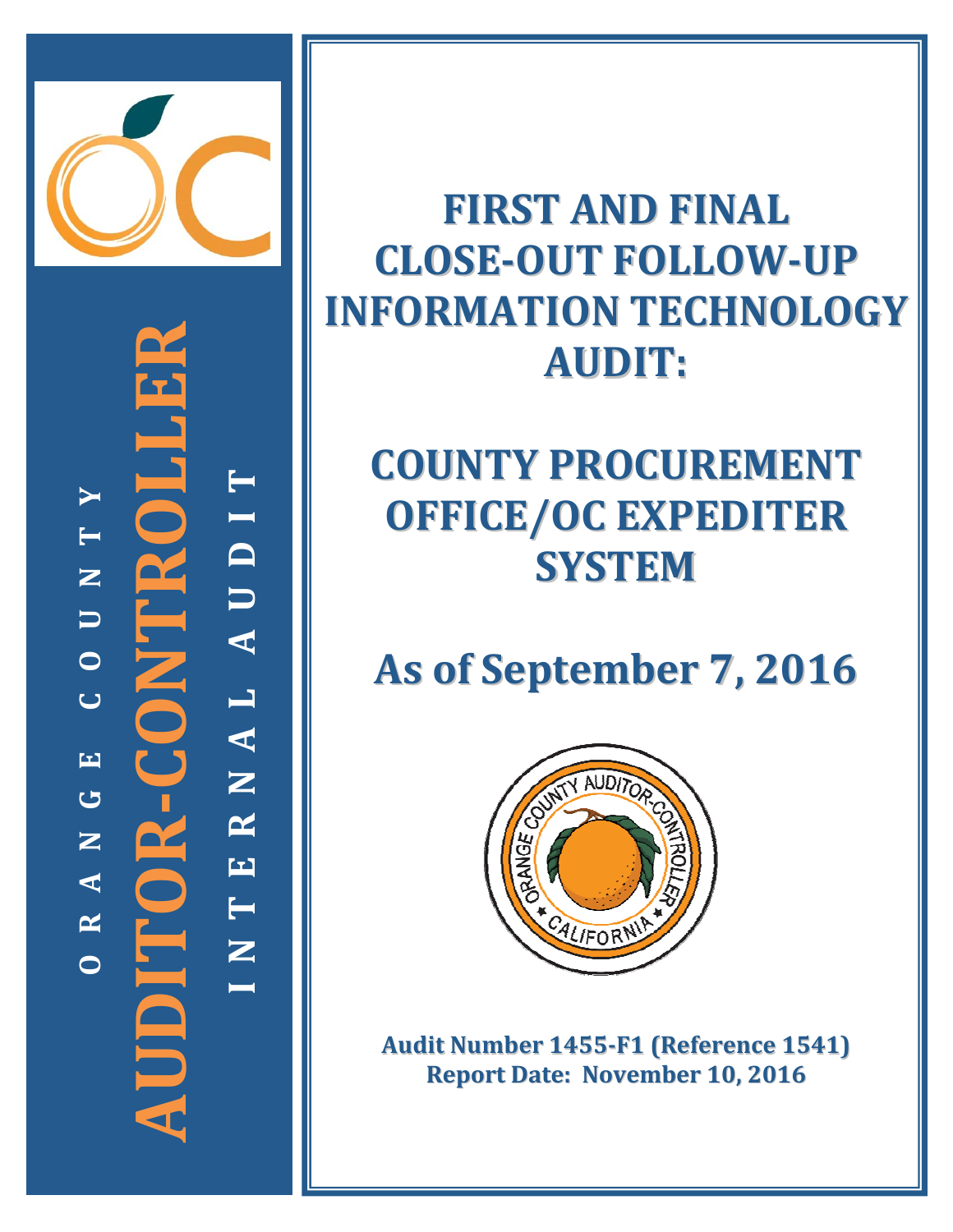

# **Eric H. Woolery, CPA Orange County Auditor‐Controller**

**Toni Smart, CPA Scott Suzuki, CPA, CIA, CISA Jimmy Nguyen, CISA, CFE**

**Director, Internal Audit Assistant Director IT Audit Manager I**

 **12 Civic Center Plaza, Room 200 Santa Ana, CA 92701**

Auditor‐Controller Web Site www.ac.ocgov.com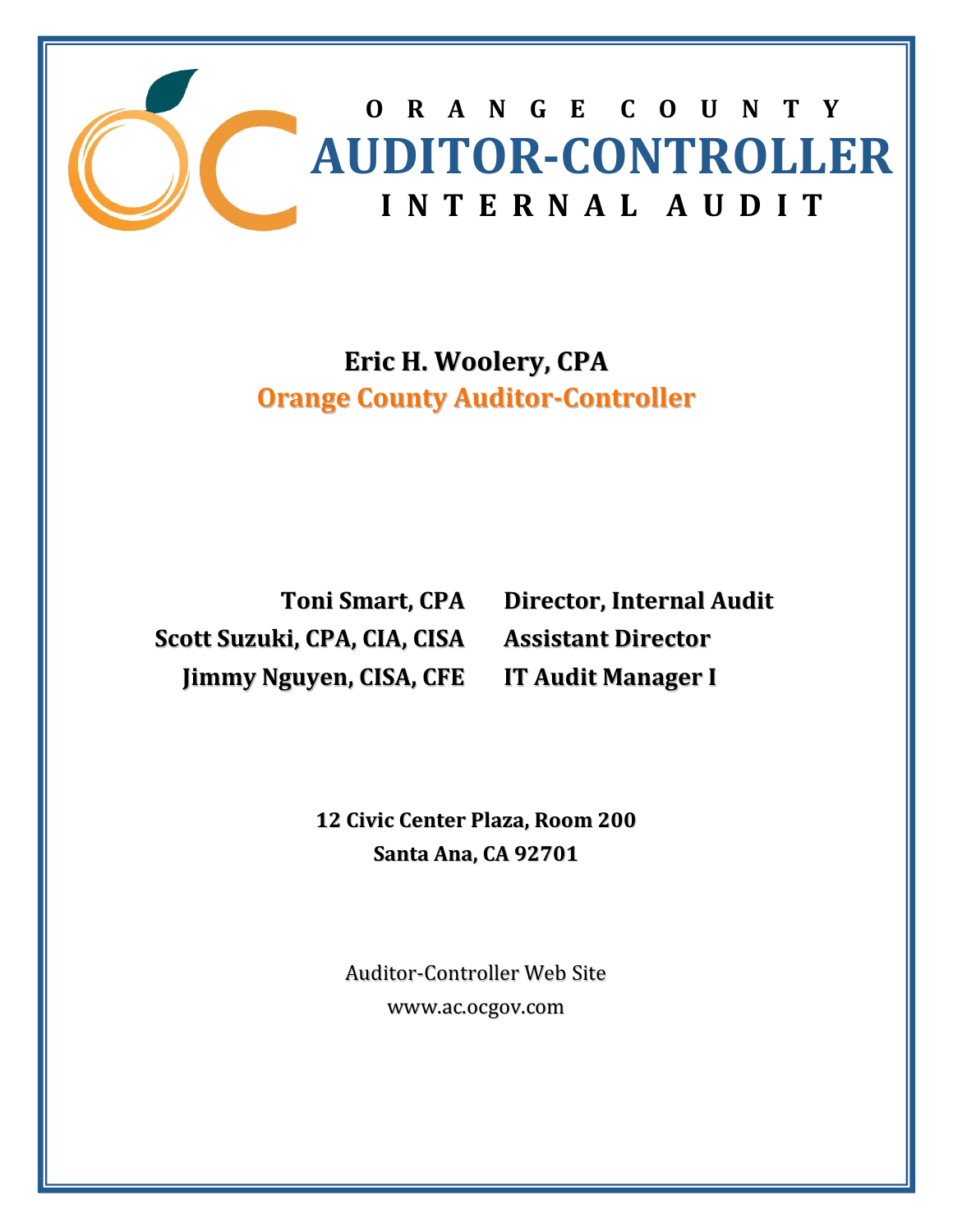

**ERIC H. WOOLERY, CPA**  AUDITOR-CONTROLLER

**Transmittal Letter** 



**November 10, 2016** 

**TO:** Rob Richardson, County Procurement Officer County Executive Office/County Procurement Office

**SUBJECT:** First and Final Close-Out Follow-Up Information Technology Audit: County Procurement Office/OC Expediter System, Original Audit No. 1455

We have completed our First Follow-Up Information Technology Audit of the County Procurement Office/OC Expediter Project as of September 7, 2016. Our final report is attached for your review.

I submit an **Audit Status Report** quarterly to the Audit Oversight Committee (AOC) and a monthly report to the Board of Supervisors (BOS) where I detail any critical and significant audit findings released in reports during the prior month and the implementation status of audit recommendations as disclosed by our Follow-Up Audits. Accordingly, the results of this assessment will be included in a future status report to the AOC and BOS.

Toni Smart, CPA, Director Auditor-Controller Internal Audit Division

**Attachments** 

Other recipients of this report: Members, Board of Supervisors Members, Audit Oversight Committee Eric H. Woolery, Auditor-Controller Frank Kim, County Executive Officer Michelle Aguirre, Chief Financial Officer Charles Eckstrom, Interim Chief Information Officer Quazi Hashmi, Program Manager, CEO/OCIT Foreperson, Grand Jury Robin Stieler, Clerk of the Board of Supervisors Macias Gini & O'Connell LLP, County External Auditor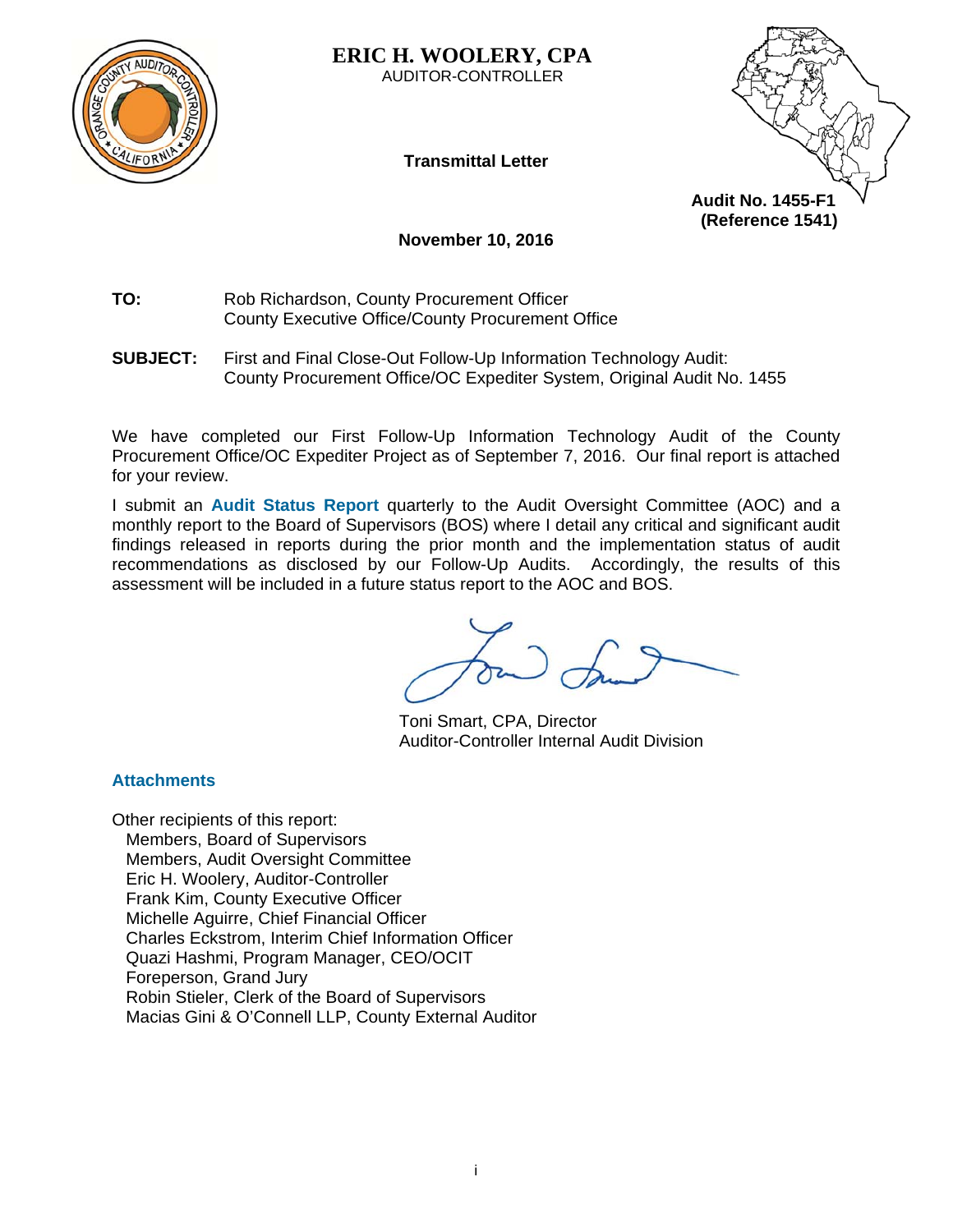

# *First and Final Close-Out Follow-Up Information Technology Audit: County Procurement Office/OC Expediter System Audit No. 1455-F1 (Reference 1541)*

**As of September 7, 2016**

| <b>Transmittal Letter</b>        |   |
|----------------------------------|---|
| <b>Internal Auditor's Report</b> |   |
| <b>SCOPE</b>                     | 1 |
| <b>BACKGROUND</b>                | 1 |
| <b>RESULTS</b>                   | 1 |
|                                  |   |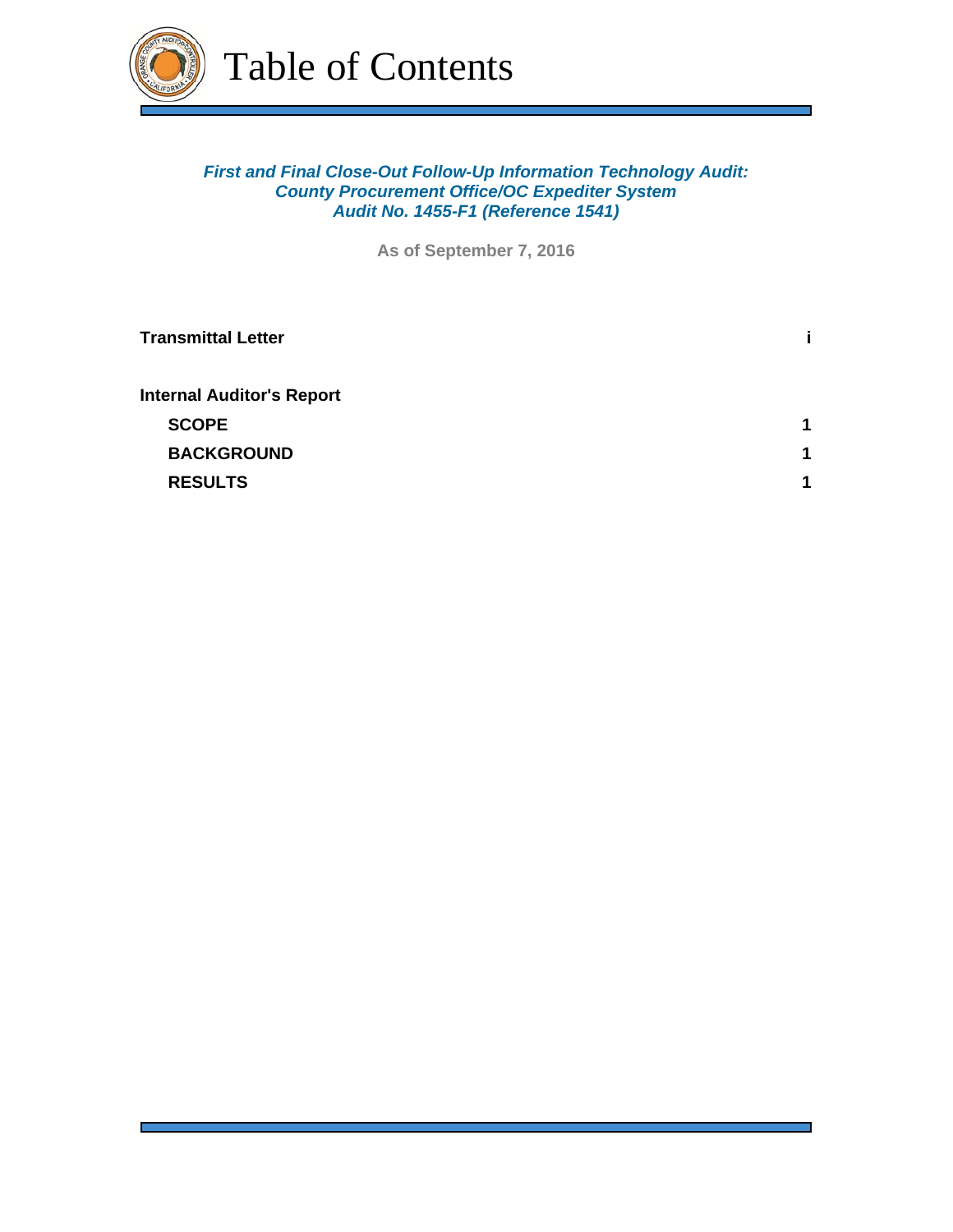

**(Reference 1541)** 

#### **Audit No. 1455-F1 November 10, 2016**

| TO:      | Rob Richardson, County Procurement Officer<br>County Executive Office/County Procurement Office                                             |
|----------|---------------------------------------------------------------------------------------------------------------------------------------------|
| FROM:    | Toni Smart, CPA, Director<br><b>Auditor-Controller Internal Audit Division</b>                                                              |
| SUBJECT: | First and Final Close-Out Follow-Up Information Technology Audit:<br>County Procurement Office/OC Expediter System, Original Audit No. 1455 |

#### **SCOPE**

We have completed a First and Final Close-Out Follow-Up Audit of the OC Expediter System. Our audit was limited to reviewing actions taken as of September 7, 2016, to implement **thirteen (13) recommendations** from our original audit dated October 16, 2015.

#### **BACKGROUND**

The County Procurement Office (CPO) is implementing OC Expediter, a routing based requisition software tool and invoice tracking system that provides information so departments can monitor remaining contract balances to avoid contract overruns. OC Expediter is utilized for requisitions of all purchases including petty cash, Cal-Card, and non-DPA contracts such as human services and public works. Our initial audit identified 13 findings as follows:

- **Two (2) Critical Control Observations** regarding (1) lack of adequate accountability for final approval and budget approval of requisitions and (2) final approval of a requisition is not required by the system.
- **Four (4) Significant Control Observations** regarding (1) lack of formal process for establishing users' access, including Department Head delegation of "Final Approval" authority, (2) CPO needs to provide corporate policy for OC Expediter usage, (3) audit trails for capturing changes to requisitions, and (4) need for a system threshold or limit when final costs exceed authorized amounts.
- **Seven (7) Control Observations** regarding the need to document procedures for the newly created data file upload reconciliation, data accuracy, restricting sensitive data, controlling IT staff access to the production environment, system governance, system documentation, and monitoring system performance during implementation.

#### **RESULTS**

Our First Follow-Up Audit found that the CPO **implemented all thirteen (13) recommendations**  from the original audit. As such, **this report represents the final close-out of the original audit.**

Based on our First Follow-Up Audit, the following is the implementation status of the 13 original recommendations:

**First and Final Close-Out Follow-Up Information Technology Audit: County Procurement Office/OC Expediter System Audit No. 1455-F1 (Reference 1541) Page 1**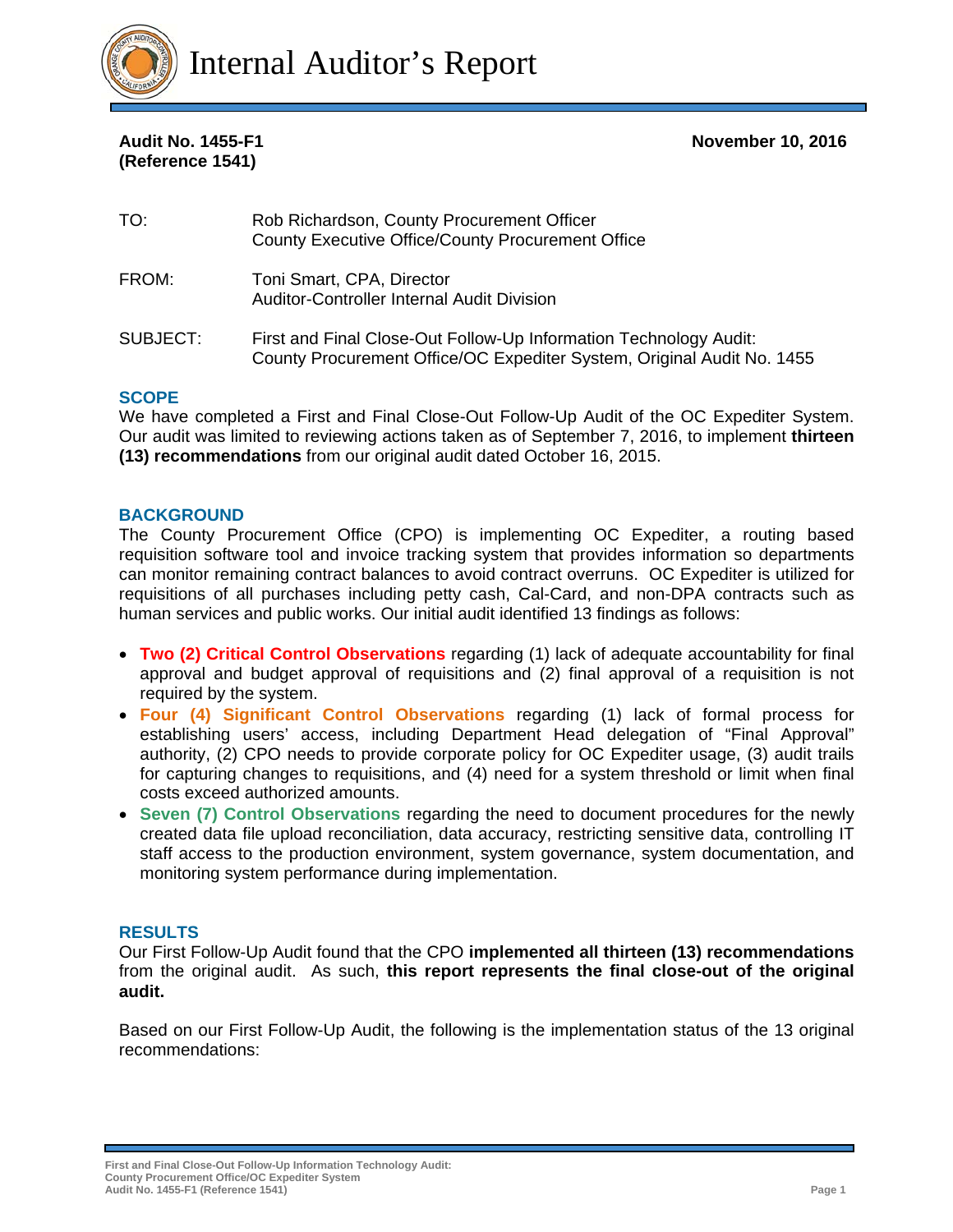

# **Finding No. 1 - Lack of Adequate Accountability for Final Approval and Budget Approval (Critical Control Observation)**

**Recommendation No. 1:** We recommend that the CPO create unique user roles for the final approval and budget approval permissions.

Current Status: **Implemented.** Our First Follow-Up Audit found that CPO created unique user security permissions/roles for "Final Approval" and "Budget Approver" which may be assigned to personnel with a direct business need upon appropriate management authorization. Because of the actions taken by CPO, we consider this recommendation implemented.

# **Finding No. 2 - Final Approval of the Requisition is Not Required by the System (Critical Control Observation)**

**Recommendation No. 2**: We recommend that the CPO implement a system rule in OC Expediter requiring the final approval to be the last step in the requisition workflow (prior to buyer assignment) or as a required step right before budget approval with the requisition data locked except for account coding entered by the budget approver.

Current Status: **Implemented.** Our First Follow-Up Audit found that "Final Approval" status is required for each requisition prior to processing; and in addition, locks the requisition data to prevent modifications by the user except for account coding that is entered by the Budget Approver. Because of the actions taken by CPO, we consider this recommendation implemented.

#### **Finding No. 3 - Lack of Formal Process for Establishing Users' Access, Including Department Head Delegation of "Final Approval" Authority (Significant Control Observation)**

**Recommendation No. 3:** We recommend that the CPO establish written policies and procedures for granting user access to OC Expediter. This includes requirements for the formal delegation by Department Heads (or designee) of the approval authority ("Final Approver") for requisitions.

Once the above process is established, CPO should also go back and ensure the existing OC Expediter users (OCPW, OCCR, and OCW&R) have appropriate documentation in place for their user access roles granted.

Current Status: **Implemented.** Our First Follow-Up Audit found that CPO established a formal procedure of requesting and authorizing all OC Expediter application security roles to users with a direct business need including specific requirements for the formal delegation by Department Heads (or designee) of the approval authority ("Final Approver") for requisitions. Additionally, we tested a sample of new and existing application users for appropriate documentation for access roles granted and noted no exceptions. Because of the actions taken by CPO, we consider this recommendation implemented.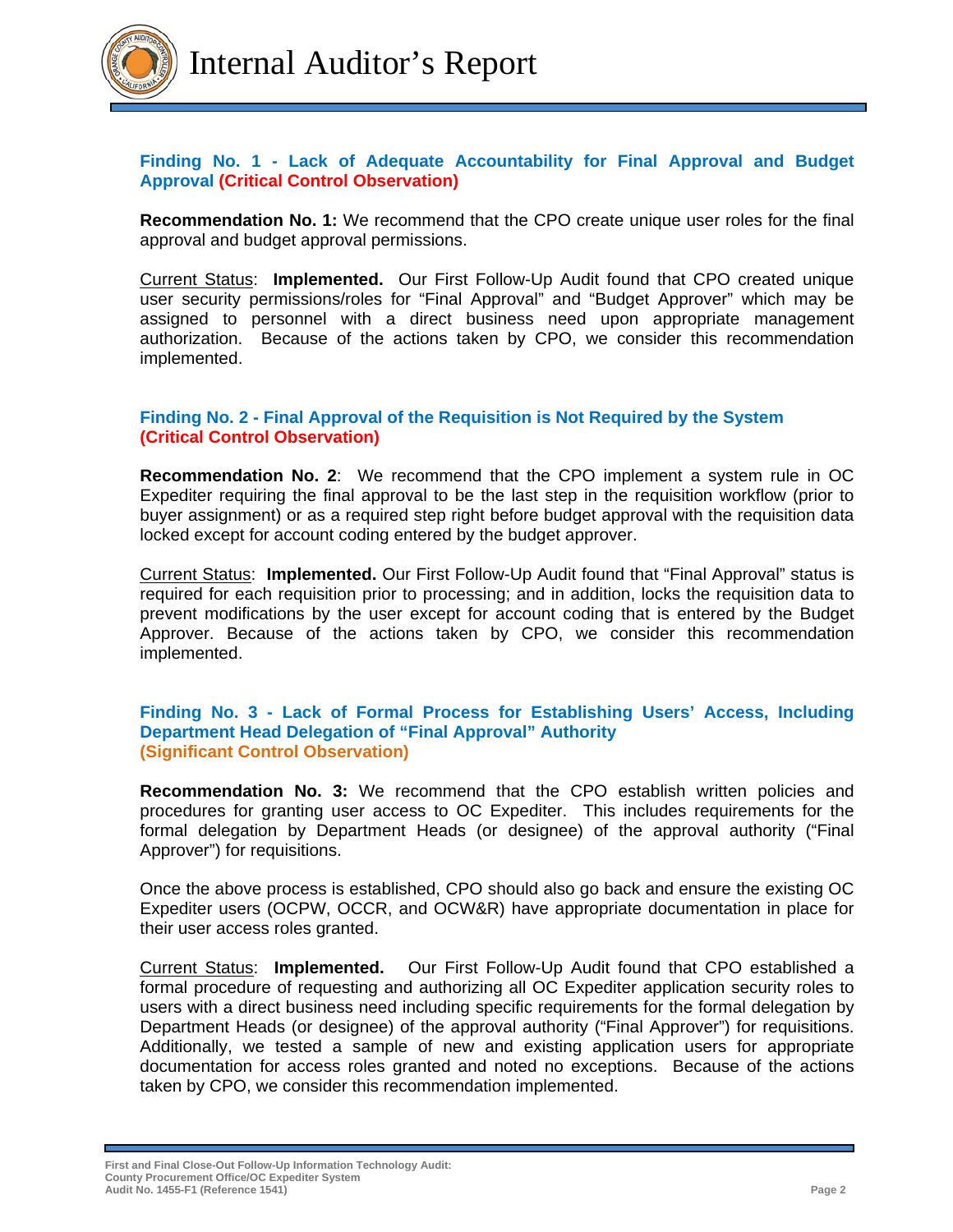

# **Finding No. 4 - CPO Needs to Provide Corporate Policy for OC Expediter Usage (Significant Control Observation)**

**Recommendation No. 4:** We recommend that the CPO develop countywide policies regarding the use of OC Expediter including which requisitions should be processed in the system, key user roles and responsibilities, required training, and procurement knowledge expectations of the users, with an emphasis on the "final approver" of requisitions.

Current Status: **Implemented.** Our First Follow-Up Audit found that policy and procedures were appropriately established and documented for the utilization of OC Expediter (e.g., requisition fundamentals, types of valid requisitions, etc.), key user security roles assignment and responsibilities, required training, and emphasis on the "final approver" of requisitions. Because of the actions taken by CPO, we consider this recommendation implemented.

### **Finding No. 5 - Audit Trails Do Not Capture Requisition Data Changes During the Review and Approval Process (Significant Control Observation)**

**Recommendation No. 5:** We recommend that the CPO consider modifying the OC Expediter system to capture requisition data changes affecting Estimated Cost including user, date, time, and the data values before and after the change. However, this control will become less important should the system be modified to include a designated individual with "Final Approval" status and the requisition is locked (except for buyer data) once the final approval is made.

Current Status: **Implemented.** Our First Follow-Up Audit found that the system was appropriately configured to designate individuals with "Final Approver" role as well as lock critical areas of the requisition upon final approval to prevent unauthorized changes to the requisition. With the implementation of the "Final Approval" status feature, as well as locking the requisition upon final approval, we consider the initial recommendation of capturing requisition data changes affecting estimated cost including user, date, time, and the data values before and after the change less important. Because of the actions taken by CPO, we consider this recommendation implemented.

### **Finding No. 6 - Data File Reconciliation Process (Control Observation)**

**Recommendation No. 6:** We recommend that the CPO assign responsibility for the data file reconciliation and document the associated procedures in a system administration guide or user guide.

Current Status: **Implemented.** Our First Follow-Up Audit found that the data file reconciliation process has been appropriately established, documented, and responsibilities for the process is assigned to CEO/OCIT. We found that the data file reconciliation process is an automated reconciliation process designed to detect file data output variances. Further, we found that there have been no variances identified since the implementation of the reconciliation process. Because of the actions taken by CPO, we consider this recommendation implemented.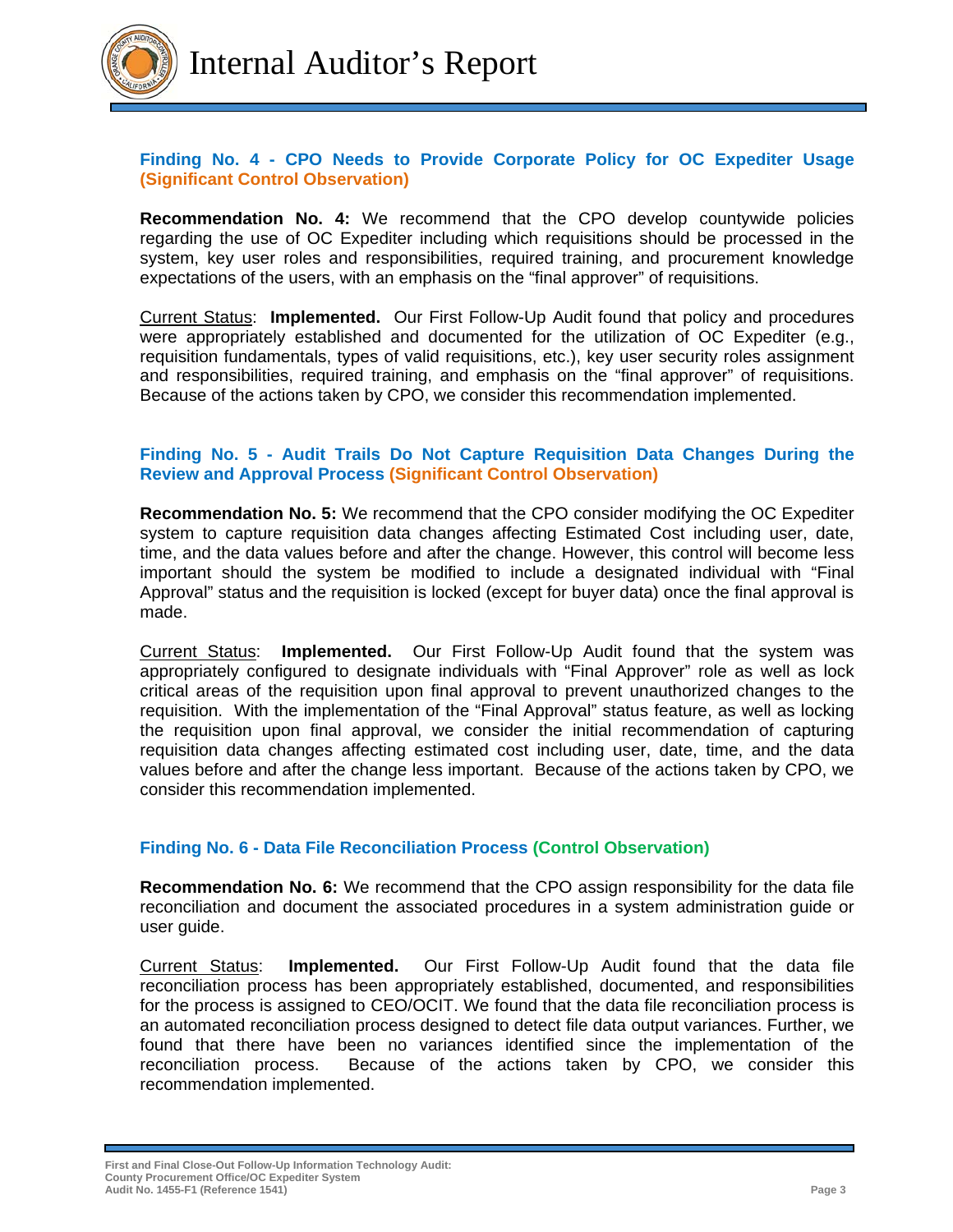

Internal Auditor's Report

### **Finding No. 7 - System Limit or Threshold Needed When Final Cost of Procurement is Greater Than the Authorized Requisition Amount (Significant Control Observation)**

**Recommendation No. 7:** We recommend that the CPO modify OC Expediter to prevent a final cost from being entered that is greater than a management pre-determined threshold. If the increase is above the pre-determined threshold, the requisition should be rerouted for final approval and budget approval.

Current Status: **Implemented.** Our First Follow-up Audit found that the system was configured to generate an error message if a final cost amount is entered into the system that was greater than the original requisition amount. CPO has opted for there to be no predetermined threshold amount, thus any errors resulting from the aforementioned action will be locked for further review and return to the initiator. Because of the actions taken by CPO, we consider this recommendation implemented.

# **Finding No. 8 - Temporary Inaccurate Balances Could Result from Invoices with Multiple DO's (Control Observation)**

**Recommendation No. 8:** We recommend that the CPO modify OC Expediter system to accept multiple contract numbers e.g. delivery order for a single invoice.

Current Status: **Implemented.** Our First Follow-Up Audit found that the system was appropriately configured to accept multiple contracts per invoice. Because of the actions taken by CPO, we consider this recommendation implemented.

#### **Finding No. 9 - Lack of System Configuration or Written Policy for Restricting Sensitive Data (Control Observation)**

**Recommendation No. 9:** We recommend that the CPO either modify the OC Expediter system to restrict access to sensitive data or develop a written policy that prohibits users from entering sensitive data in OC Expediter; provides definitions and examples of sensitive data; and provides a manual process outside of OC Expediter for any requisitions containing sensitive information.

Current Status: **Implemented.** Our First Follow-Up Audit found that policy and procedures were appropriately documented that prohibit users from entering sensitive data in OC Expediter as well as providing definitions and examples of sensitive data. Furthermore, for departments using OC Expediter, all requisitions must be processed through the system, i.e., there is no manual process outside of OC Expediter. Because of the actions taken by CPO, we consider this recommendation implemented.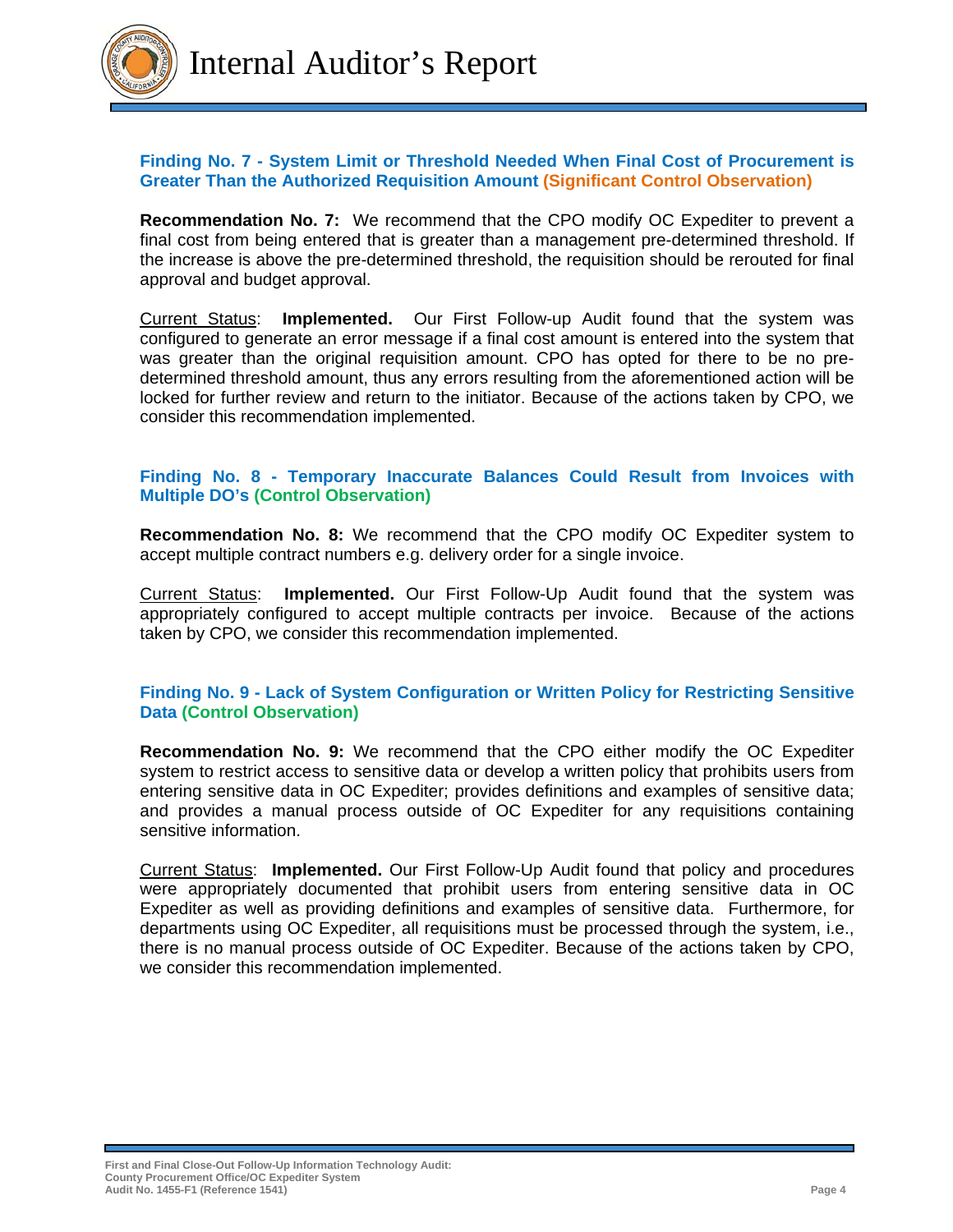

# **Finding No. 10 - IT Staff Have Ability to Perform Operational Functions in the Production Environment (Control Observation)**

**Recommendation No. 10:** We recommend that the CPO work with CEO/OCIT to institute an emergency access procedure for the OC Expediter system and remove IT staff access to the production environment once the system is deployed countywide.

Current Status: **Implemented.** Our First Follow-Up Audit found that IT privileged users were appropriately restricted to the least number of users to the production application. Additionally, we found that an emergency IT privileged access procedure was established and documented to govern the process of provisioning IT privileged access on a temporary "as needed" troubleshooting basis and only upon supervisor approval. This access is then subsequently removed upon resolution of the issue. Because of the actions taken by CPO, we consider this recommendation implemented.

# **Finding No. 11 - No Formal System Governance Framework Exists (Control Observation)**

**Recommendation No. 11:** We recommend that the CPO prepare a formal governance framework for the OC Expediter system.

Current Status: **Implemented.** Our First Follow-Up Audit found that a formal governance framework for the OC Expediter was appropriately established and documented. Because of the actions taken by CPO, we consider this recommendation implemented.

### **Finding No. 12 - Additional System Documentation Needs to be Developed (Control Observation)**

**Recommendation No. 12:** We recommend that the CPO work with CEO/OCIT to ensure that a system administrator manual or development documentation is prepared for the OC Expediter system.

Current Status: **Implemented.** Our First Follow-Up Audit found that an OC Expediter Systems Development Life Cycle (SDLC)/Change Management document was appropriately prepared, and approved by management. Additionally, we found that an OC Expediter system database data dictionary that outlines a description of all database tables, as well as a detailed user application security roles/permissions definitions, were appropriately prepared and documented. Because of the actions taken by CPO, we consider this recommendation implemented.

#### **Finding No. 13 - Need to Consider System Performance of Countywide Implementation (Control Observation)**

**Recommendation No. 13:** We recommend that the CPO ensure system performance is monitored and evaluated upon system implementation at each of the individual departments.